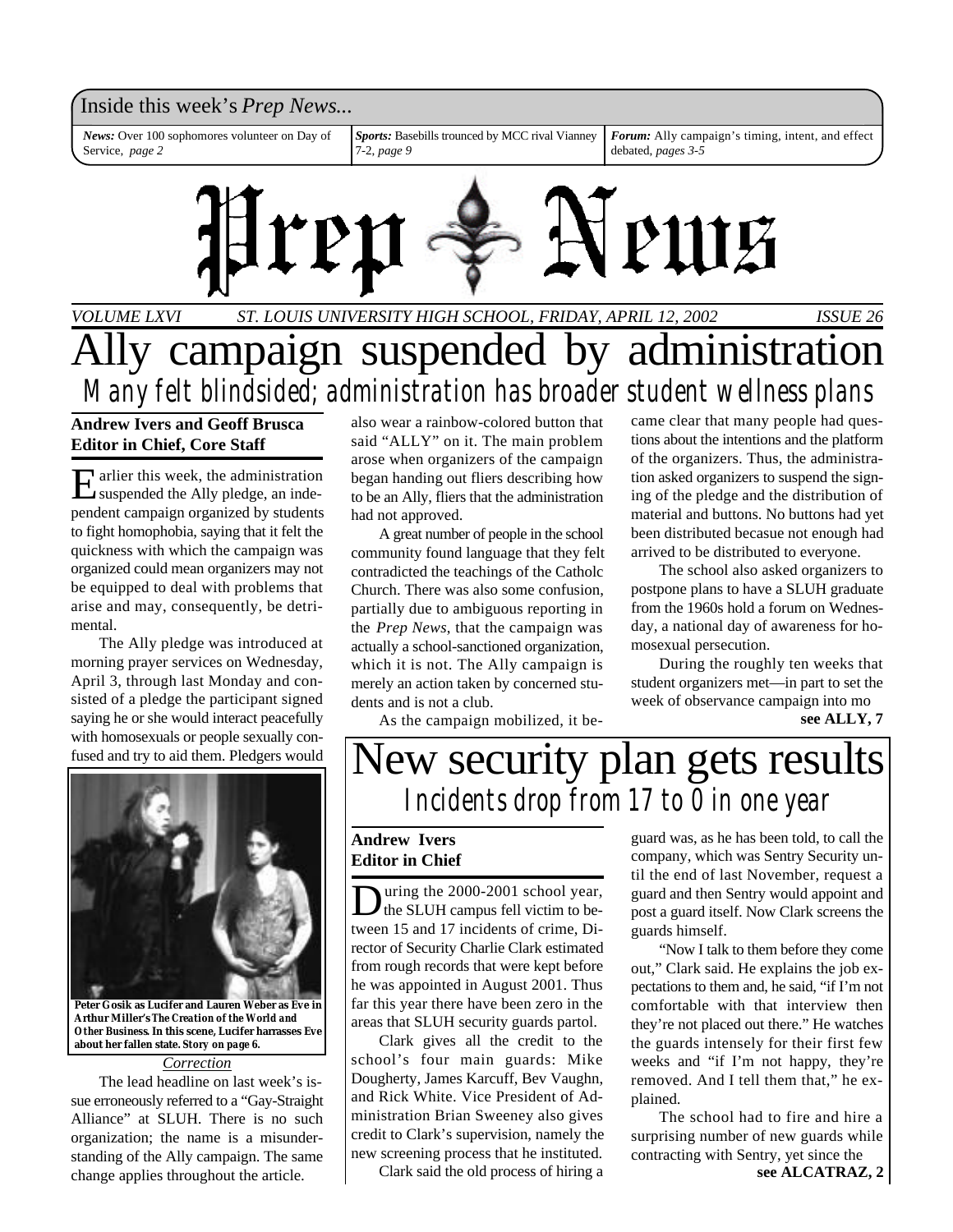### **News** April 12, 2002 Sophomores assault St. Louis with service **News**

#### **Brian Fallon Reporter**

L ast Saturday, the second annual sophomore day of service was held at sites throughout St. Louis. Sophomores met in the chapel at 8:00 a.m. for a short prayer service before they went out to work at their sites. The twelve sites were supervised by fourteen faculty members who assisted in the cleanup of the neighborhoods.

Pastoral Director Rob Garavaglia was in charge of the service project, and went from site to site supervising the cleanup. Garavaglia emphasized that, "the whole purpose of the sophomore day of service is for the sophomores to meet and work with residents of St. Louis City. Many come here and aren't introduced to different types of prople because they don't participate in service." Garavaglia also mentioned that the sophomores have been given the opportunity in the hope that

### ALCATRAZ

#### (from 1)

switch to Whelan security last fall, SLUH has stuck with the same four guards. Clark added that the problem with Sentry did not involve the guards but the company. Two guards, Dogherty and White, transferred from Sentry to Whelan so they could continue to work one campus.

White, who works Monday through Saturday, 4 p.m. to midnight, said he thinks the system has improved and that the school has "gotten better people" as well. He transfered from Sentry to Whelan and says, "With the new company, if you have problems, they're easier to get a hold of them." He also received a raise in pay when he transferred.

One or two guards always patrol the campus from 6 a.m. until 12 a.m. every day except for Saturday morning or at times of large extracurricular events, which has been then case since before last fall. Yet after a parent's car was burgled on Oakland Ave.—at that time not under

they would find out who their real neighbors are.

"Close to a hundred sophomores attended the project, truly making a difference on the sites they worked on," said Garavaglia.

"They really worked hard and changed areas that desperately needed cleanup," said art teacher Mary Whealon, who worked with sophomores in the Kings Oak neighborhood adjacent to SLUH. "It was impressive how well they organized themselves; they were really efficient with the time they had to do the project."

English teacher Steve Missey worked with sophomores at the Dr. Martin Luther King Center last Saturday. "I thought the day was terrific. The sophomores seemed to enjoy the sites they worked on."

Other sites where students worked included Bell Garden, Lafayette Square, Natural Bridge, Shenandoah, Vista, Benton Park, the Tower Grove neighborhood, and Saint Cronan's and Saint Matt's

the partol of SLUH security and thus not a blemish on this year's record—during a Direction Day last August, Clark expanded the the school's security patrol to include Oakland west of the school. The Science Center's security also expanded its partol eastward to help SLUH.

Sweeney said this year there is "a heightened awareness of everybody in the school about being secure. People tend to stop people who don't belong in the building.'

Clark says that as a result of closer supervision of the guards, "our patrols are much more diligent then they were. I think the guards are going above and beyond." It also helps, he says, that the school has "a steady group of guards who look at this place as their home and protect it as their home.

"I think they're doing a wonderful job," he concluded, "I give full credit to the guards."

parishes.

SLUH worked along with Operation Brightside in making the day of service such a success. Summarized Garavaglia, "I get much more out of the experience of service than what I put into it because I begin to understand how people live, think, and believe. The students can come out of the day with a Christian attitude, feeling good about their service to the community."

After working at their sites for three hours, sophomores put down their rakes and brooms and came back to SLUH for a cafeteria lunch. After lunch, the students returned to the chapel to have mass celebrated by Ralph Houlihan, S.J. The mass was an appropriate way to end the day, reminding the students of the purpose of their service.



**Amnesty International reps inform students about social realities of the death penalty on Wednesday.**



**Reverend Robert Tabscott speaks in the theater about African-American education in St. Louis on Monday.**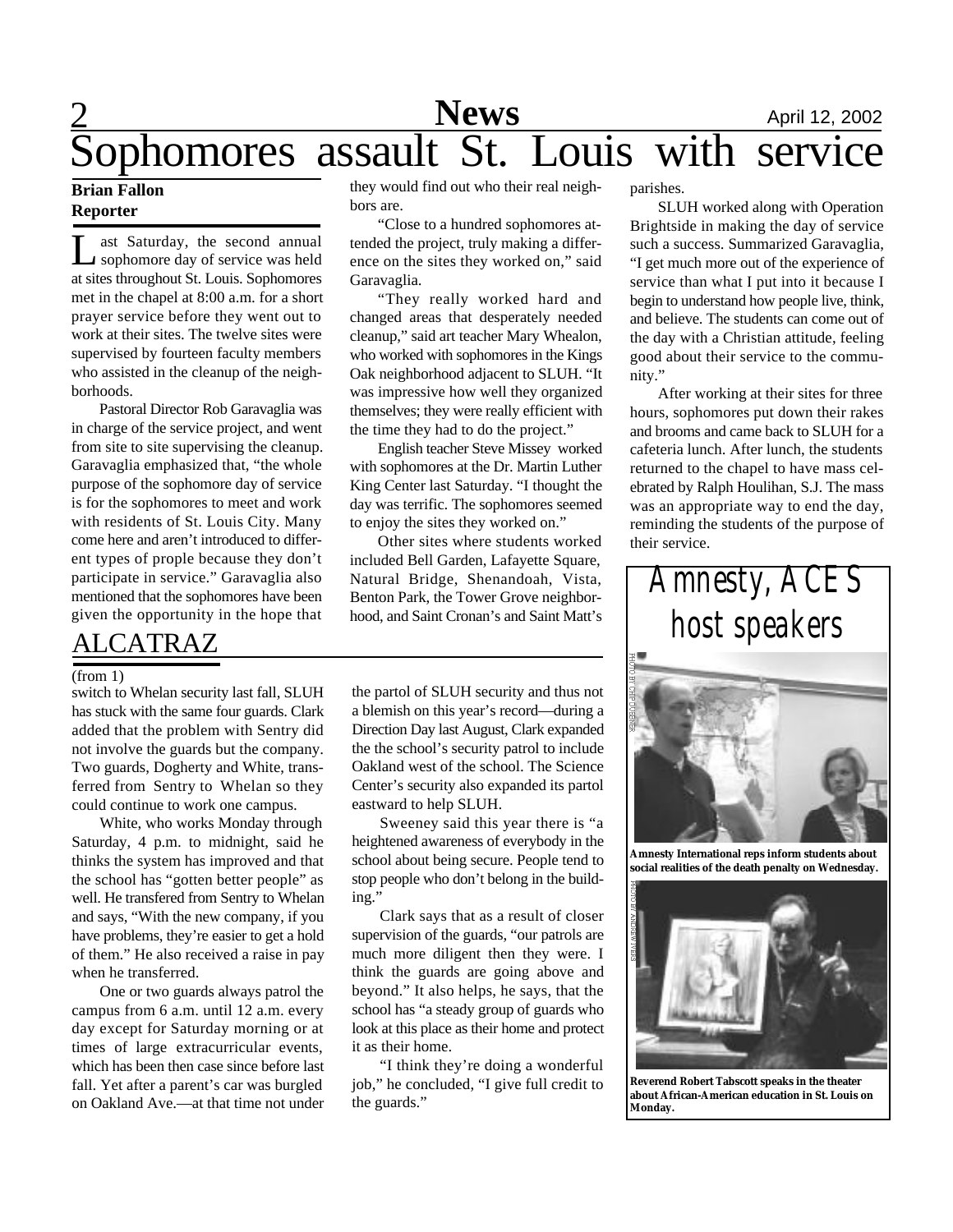# April 12, 2002 **Opinion** 3

## LETTERS TO THE EDITOR Houlihan questions Ally campaign's message

#### To the Editor:

On Wednesday and Thursday last week and again on Monday this week, in place of prayer service, a group of wellintentioned upperclassmen attempted to remind the SLUH community that dehumanization, prejudice, unkind language, homophobia, and bigotry of any kind against anyone is unacceptable.

These intentions are obviously good and deeply rooted in

our faith. Jesus taught and we as Catholics believe that everyone is special. We hold that everyone is made in the image and likeness of God and therefore worthy of respect, love, and appreciation.

Unfortunately, in spite of the good intentions, the result was confusion, ambiguity, concern, division. Students and faculty were confused because they

had no idea what was about to happen at this presentation and the language used in handouts and to a certain extent in "the pledge" was unclear and ambivalent.

What had been proposed to Dr. Bannister as a fairly broad-

based call to oppose racism, sexism, and homophobia turned out to focus entirely on the call to be an ally for gay, lesbian, transgender, or bisexual individuals. Moreover, students were asked to sign a pledge to this effect without being sure of whether they were being asked to approve of homosexual acts or simply to affirm individuals.

Sadly, the subsequent handout ("Tips for Becoming the Best Ally Ever") is at best ambiguous and arguably tends toward an

approval of the gay lifestyle. Number six of the tips reads, "Challenge your own physical inhibitions around members of the same gender. Where it is appopriate and consensual, feel free to express physical affection with someone of the same gender." Does this mean we should express ourselves with a harmless hug or in a way that is totally improper? Why should one challenge their inhibitions? Might

they not be well-founded? Is the word "consensual" a code word for something improper?

Another example of ambiguity is the use of the word **see HOULIHAN, 5**

# **COMMENTARY**

### Ivers urges those who believe in pledge to act regardless of politics

#### **Andrew Ivers Editor in Chief**

E arlier this week, the administration decided to suspend the Ally campaign until everyone involved could clarify their arlier this week, the administration decided to suspend the understanding of the issue. Clearly, some conscientious people in the school felt blindsided or insulted by the sudden appearance of this campaign. Yet at the core of the Ally campaign is a group of caring, supportive students who are not sanctioned by the school and not trying to influence anyone's decision about sexuality, but rather are trying to bring awareness about and offer shelter to those who suffer in an often hostile community.

Despite the fact that the administration has plans for student wellness which, given their long-term nature, may well have to wait until the summer to be discussed, there is nothing hurtful about a week and a day of awareness of injustice. Perhaps the organizers should not have handed out materials that were questionable to some people in the school community. But for caring students to take a stand in a prayer service and deal the first blow against injustice—especially against attitudes towards homosexuals that go more unchecked at SLUH than most other kinds of discrimination—was something this school desperately needed. Perhaps the literature should have been suspended, but not the observance.

But despite political and religious feelings about the appropriateness of the Ally campaign, now is the time, as many organizers and signers of the pledge have realized, to take the pledge to heart. Those who believe in eradicating homophobia, in making the campus a safe place for everyone, in opening dialogue for all—the supportive, the opposed, and the confused alike—those must take action. Students must fight injustice vigorously but with compassion for the confused and with a willingness to listen to and even acknowledge problems with their own arguments.

But most of all, individuals must gather the courage to confront those who are difficult to confront—their friends. If one truly believes in eradicating injustice in the school, it means being truthful about one's beliefs and telling everyone, even people one loves, how hurtful and dangerous their actions, perhaps taken in ignorance, can be. Even more difficult, perhaps, but certainly just as essential, will be for all involved, supporters and opposers, to look inward and find the discrimination that arises in their everyday thoughts and actions. If we as a community truly want a just and equal campus, we need to take equality to heart and act upon it peacefully yet courageously.

*Unfortunately, in spite of the good intentions, the result was confusion, ambiguity, concern, division.*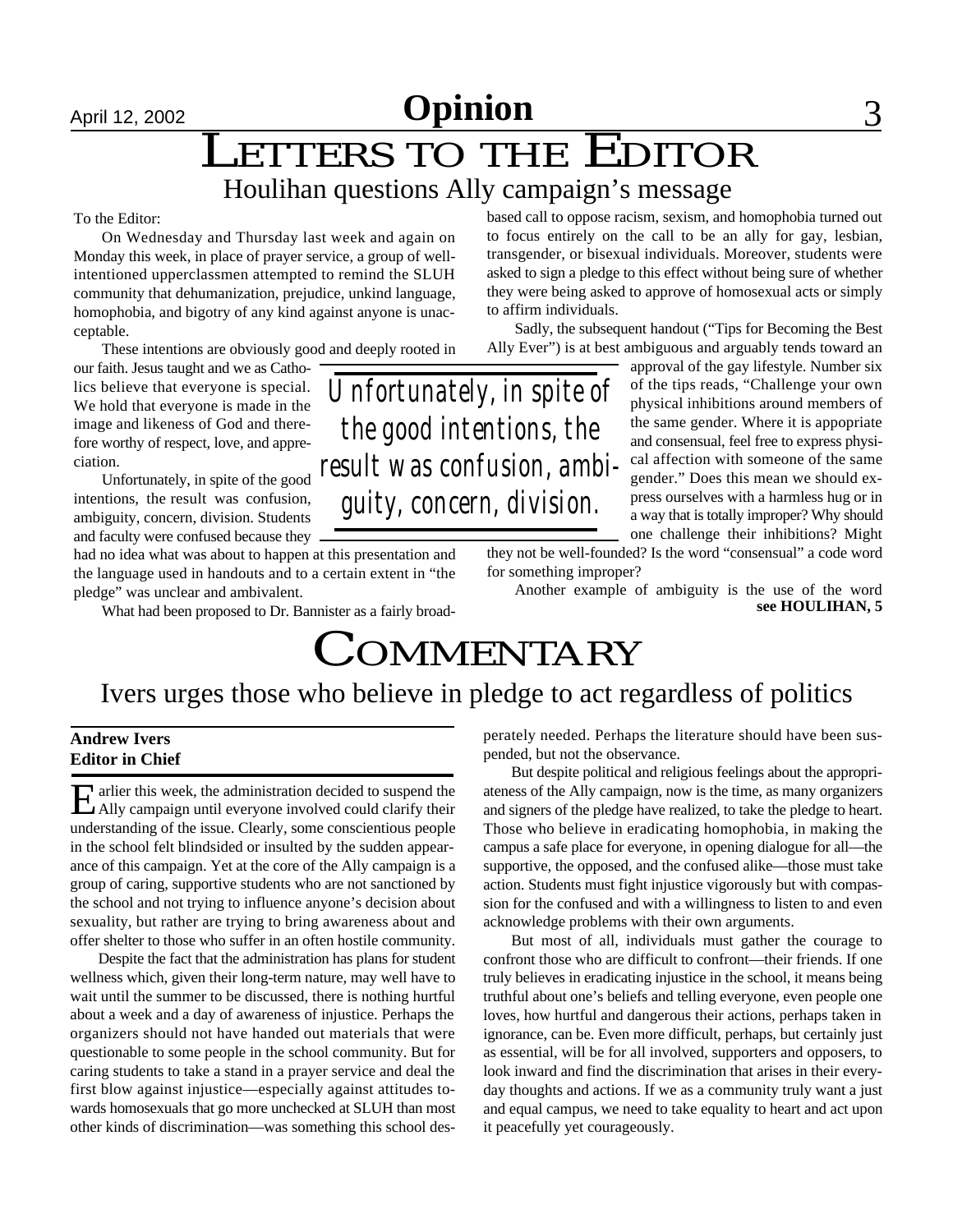## LETTERS TO THE EDITOR Ally campaign put undue pressure on students

To the Editor:

I am writing this letter in regard to the events of last week concerning the Ally campaign. For several weeks, I have been hearing of private meetings being held to discuss the issue of homosexuality and its role here at SLUH. I was skeptical of this group, for I do not agree with the homosexual lifestyle. But when expressing my opinions on the matter, I was confronted with remarks such as, "What kind of Christian are you?" or "You're just a gay hater." And it seemed to me that while the campaign was trying to make life for homosexuals more comfortable, they were making it harder on the students who do not believe in their same ideals.

Also, because I am not Catholic, and I do take a more literal view of the Bible, including those scriptures specifically concerning homosexuality, I have been faced with even more pressure. I have always been told in theology classes that many of the

### Thuet argues for Ally pledge

To the Editor,

I love SLUH and everything I thought it stood for. But right now, for the first time ever, I am embarrassed to be a Jr. Bill. The Ally program was set up to provide support and love for those questioning their sexuality or those of a different sexual orientation than the majority of the population, and to call attention to and renounce homophobia and bigotry in our SLUH community. This message, I feel, was very clearly expressed by the pledge (taken mainly from a similar pledge at Holy Cross, a Jesuit university) and by the prayer services given. This message in no way endorsed or promoted the homosexual act. Chris Storey said in the prayer service that we are not saying that the homosexual act is right or even a matter of choice. That's not the issue. That's not what we are asking people to support. We are asking people to support the person, not the act.

The end of the pledge says, "I don't have to feel guilty about what I know or believe, but I do need to take responsibility for what I can do now." So we leave it open for each person who signed the pledge to believe anything about the morality of homosexuality. We ask only that they think about what they believe and take responsibility for it. There are many people who read the pledge, took it seriously, but couldn't sign it because of some fundamental problem they had with what it said. I respect and love these people. I would firmly disagree with and denounce anyone who called someone a bigot or excluded them in any way for not signing the pledge. That goes against everything the Ally campaign stands for. No one should be excluded from our human family for any reason. Or as the pledge specifically says, "Every person is entitled to dignity and respect."

But I would also ask the administration or whoever stopped the campaign to take full responsibility for their beliefs. It is very **see THUET, 6** other denominations of Christianity, including mine, take the Bible too literally and use passages out of context for our own benefit. But when I was sitting in prayer service last week, I noticed that the students leading the prayer services were doing exactly the same thing. They chose the scriptures out of the Bible that would put their case in a good light rather than dealing with the real issue of the acceptance of homosexuality, which the Bible specifically calls "an abomination to God."

Furthermore, the students claimed the pledge preaches a message of love and Christian acceptance of all people regardless of age, race, gender, or sexual orientation, but when reading the Ally pledge, I found no reference to love or Christian living in the

**see PENISTON, 5**

## Boesch addresses concerns about Ally campaign

To the Editor:

I would like to start off by thanking all those who supported the Ally campaign, especially teachers and administrators. We knew going into this that there would be a lot of questions and opposition to what we were trying to do. Words were taken out of context and misinterpreted. Some believed that the issue didn't deserve a week of awareness. I, personally, am very happy with where we are right now.

I would like to address some of the controversy this campaign has started in the halls and in the classrooms. It was brought to my attention that one student was called a name for not signing the pledge. I would hope that whoever did the name-calling realizes that that action goes against everything the pledge and those who brought it to SLUH stand for.

Also, as for the issue of a transgender person, some believe that by putting that group in the pledge, we were offering it as a viable option for a lifestyle. This goes right along with people saying that if you don't agree with homosexuality as a lifestyle, you shouldn't sign the pledge. Throughout the week, we tried to stress that it is, and has been from the start, an issue of the person, not the lifestyle. It's about respecting who a person is and not judging them based on their sexual identity. We don't assume anything about any person who has signed the pledge, except that they will take the message of love and acceptance seriously.

We were only actually given three and a half days of awareness, but in that time we accomplished a lot more than I think most realize. We started conversation. We showed a minority group of students that there were people in their classes, in the faculty and in the administration that cared about them and their concerns. The school still has a long way to go, but every process has a starting point. We have to go one step at a time and hope that there will be those students next year who will take the next step. Hopefully, with each step, support from the SLUH community will grow. Thank you.

Jake Boesch '02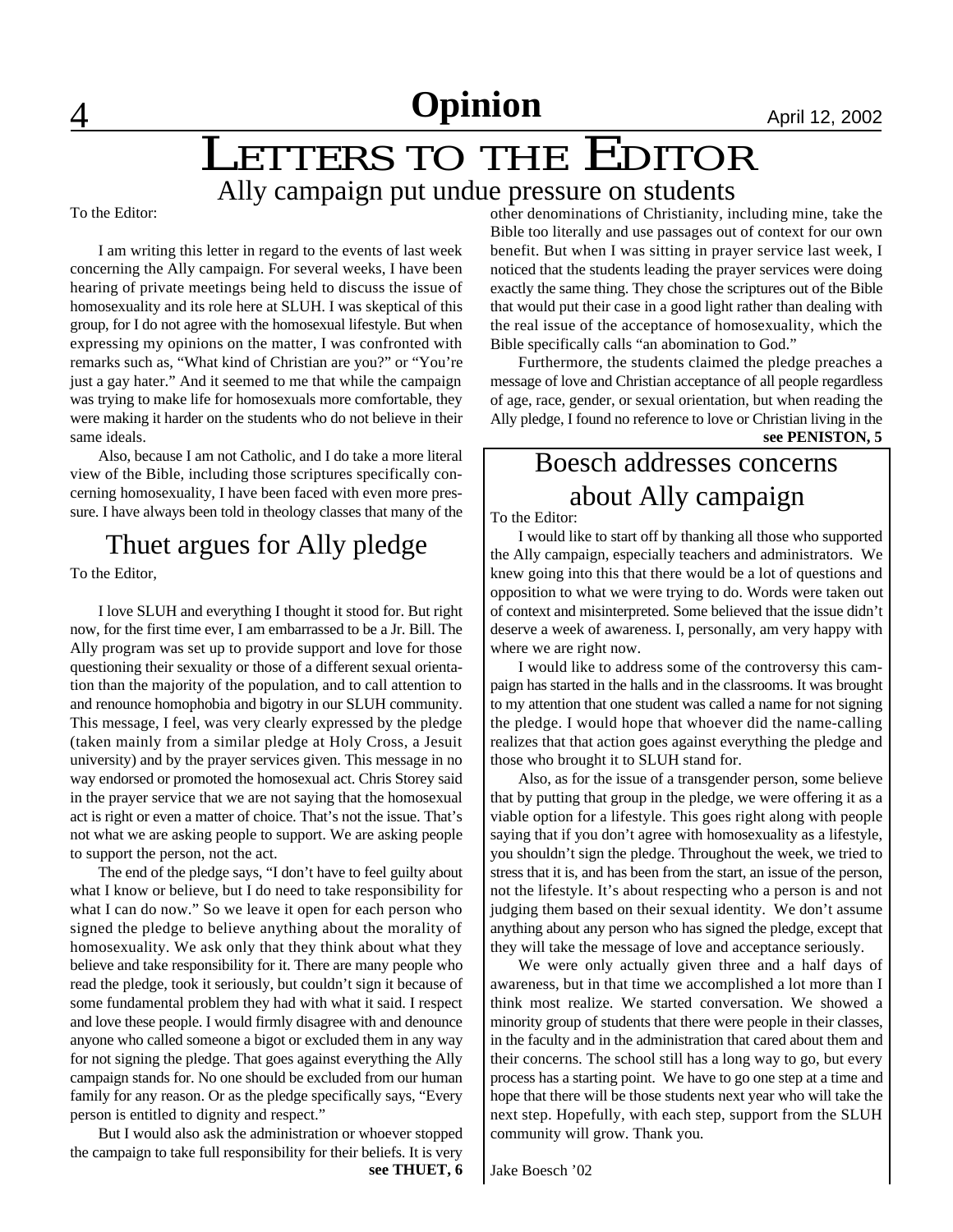# April 12, 2002 **Opinion** 5

# LETTERS TO THE EDITOR

### Moore recommends website

#### To the Editor:

If I'm like most SLUH students, I have found myself discussing homosexuality more often this past week than I have in my entire life. Sometimes in my conversations, my friends and I reach a dead end where we don't know what to say or even what to think.

When this happens, I've been recommending a website I'd like to share with the community: www.mytruefreedom.net. This site helps everyone deal with not only homosexuality, but also sexuality as a whole for young people from a biblical perspective. I really believe that this site can provide help and understanding for both students and faculty and that it can help bring the divided community together through God's love.

Thomas Moore, '03

### PENISTON

#### (from 4)

whole thing. I do not disagree that it is my duty as a Christian to love everybody, but it is also my duty to defend my beliefs and values that stem from the Bible when they are challenged.

Because the students presented their views of homosexuality during prayer service, no other views on the issue were discussed, and many students were left with unanswered questions. The students also presented their argument in a way such that even those who did not agree were left feeling that they must not love everyone. I feel that the issue of homosexuality should be debated, but the presentation during prayer service was very inappropriate.

Many of you out there are probably thinking, "Well, this kid is just some radical, Bible-believing, conservative Protestant preaching from a view of the Bible that does not have any weight in today's society." I say to you, maybe so. But it is your duty as intelligent Jr. Billikens to look at both sides of any argument so as not to be shamed into picking the only side that is presented. I also know that there are other students like me who are struggling for a voice in this matter but have been humiliated into silence by those who oppose us. I challenge you to stand up and express your view just as I have.

And to the administration: it is your duty as the leaders of this Catholic-Christian body to take a stand on what the Church teaches as well as what the scriptures say, along with the belief system that this school was founded upon. You have the power in this situation; now what are you going to do with it?

My love for all people is strong even though I do not always agree with their action. Over the past four years, this school has taught me to be a better man of God and a man for others on so many different levels. It has also taught me to speak out against opposition and defend my beliefs and values in healthy, educated debate. And as I leave this school in a few short weeks, I pray the leaders after me will continue to do the same thing.

Mark Peniston, '02

### HOULIHAN

#### (from 3)

"heterosexism." Heterosexism is a word not found in the dictionary. Does this recently-coined word mean to blur the differences between males and females? Does it mean that heterosexual attraction is no more normal than same sex attraction?

Why did the leader or leaders responsible for these unclear handouts not explain to the SLUH community why they chose them? Why they did not offer a clear statement? If the goals were clear, why the ambiguous language?

Why did they not simply ask people to sign a pledge that said "I am opposed to racism, sexism, homophobia, and the use of harmful, hurtful language against any human being"? Would not that have achieved their goal without causing confusion and pain?

Still another problem was the brevity of the presentation. A proper consideration of the question of respect for persons of same sex attraction has to be within the context of a theology of the body, the proper understanding of human love, and the virtue of chastity, which would require a considerable amount of time and reflection. A ten-minute period is not suitable for this kind of careful thought. To consider the issue out of context is analogous to reading a thirty chapter book by beginning with chapter twenty-seven. A wise sage once remarked, "a text out of context is a pretext."

Clearly, any effort to ask people to sign anything implying approval of homosexual acts would be unacceptable, since that kind of behavior is contrary to the collective experience and wisdom of millions of people in the Catholic tradition down through the centuries who regard that kind of behaviour as immoral. This is a belief grounded in a rich vision of the beauty of sex and the inherent dignity of every human person.

Secondly, it is unfair to ask any Catholic or Catholic institution publicly to approve of any organization or doctrine that runs contrary to deeply-held beliefs of conscience, faith, and the tradition of the Catholic community. To create or foster such teaching or groups inside the halls of SLUH would be even more egregious. Such behaviour would violate the respect due to a human being and to this school, the very respect the organizers of the event professed to deepen.

On the other hand, care for every individual within the walls of Backer, including those who have same-sex orientation, must be the passionate concern of students and faculty. The fact that Dr. Bannister, Father Sheridan, and Messrs. Hannick and Mouldon have been talking about care for students and school climate since November and have organized a summer workshop to deal with some of these issues is encouraging. Hopefully, this task force will have greater, clarity, fidelity to tradition, and effect than this missed opportunity.

Ralph Houlihan, S.J.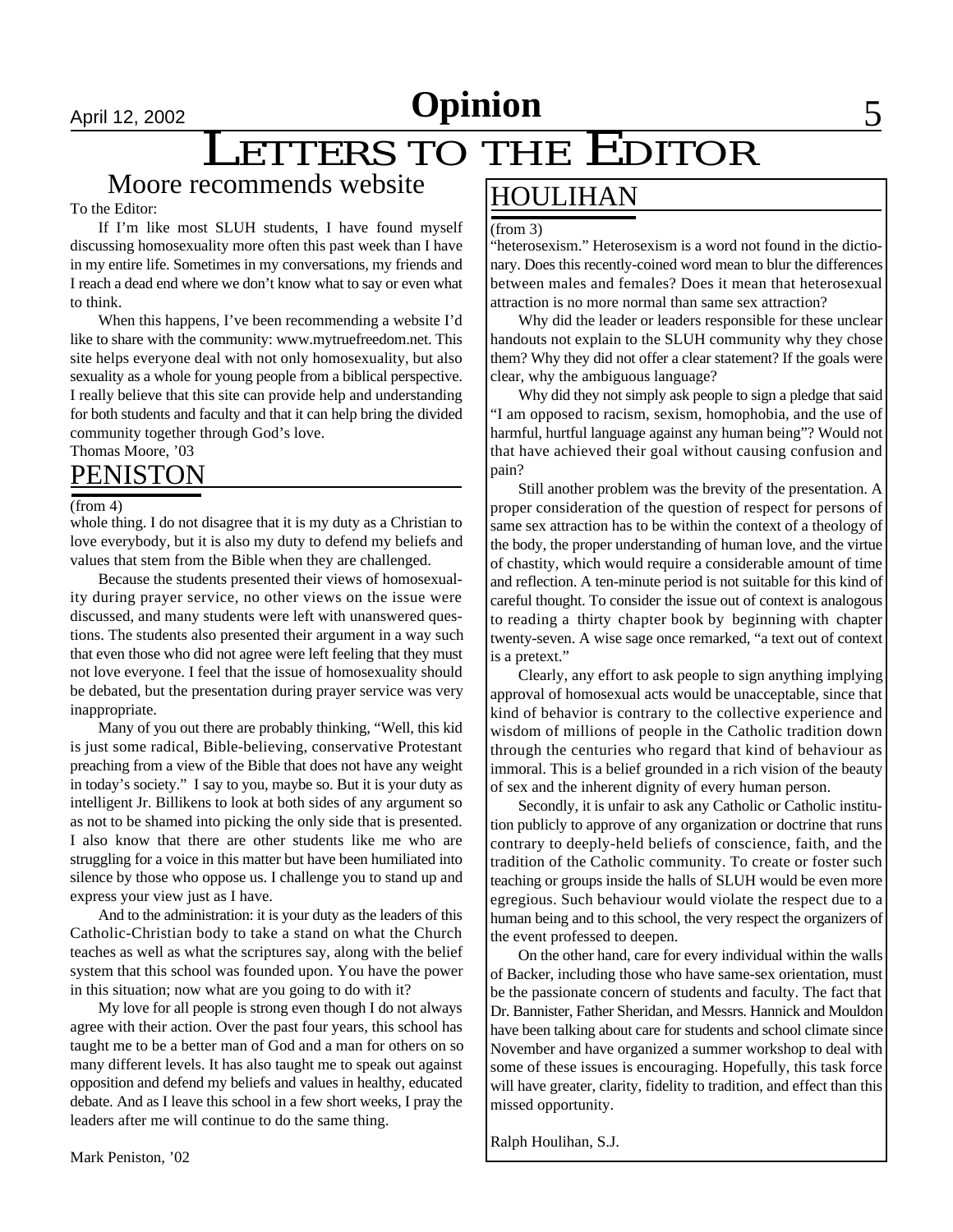### **6** April 12, 2002 Miller's *Creation of the World*promises laughs **News**

#### **Alex Green Reporter**

M ake way dumb stars, the world<br>
of man begins!" These are the words of Lucifer in the Dauphin Players' production of Arthur Miller's *The Creation of the World and Other Business*. **"**

Focusing on three questions of man's existence, the play tells the biblical story of creation. After making Adam (senior Alex Green), God (senior Chris Storey) creates a partner for him, Eve (Cor Jesu sophomore Lauren Weber). While the world is perfect at first, God realizes that the two do not multiply and calls for help from Lucifer (sophomore Peter Gosik).

Going against God's will, Lucifer introduces evil into the world in the form of an apple, forcing God to cast Adam and Eve out of the Garden of Eden and into the barren desert. After many years, Cain

### THUET

#### (from 4)

serious to denounce one sin as so wrong that anyone who commits it is no longer entitled to our love, to our respect, and even to the support of a group of students who signed a pledge. I would even go so far as to say that this stance is anti-Christian and anti-Catholic. As Catholics and

Christians we are supposed to follow Christ and all of His teachings. And one of His most central teachings is the Law of Love. He says, as Chris pointed out in are to love everyone.

No exceptions. No loopholes. Love everyone." This is exactly what I believe it means to be a Catholic. And when a school takes away my right to sign a pledge and join a program stating that I will love everyone by giving support, dignity, and respect to them, regardless of what they look like, what they believe, or how they act, then that school is impeding my right to my Catholic beliefs. I believe it is a problem that right now I feel I would have

(junior Brandon Bieber) and Able (senior Justin Smith) are born, only to become enemies. In an effort to bring God's favor onto the family, they try to make an offering to the Lord, but the intervening Lucifer prevents them. He instead convinces Cain to kill his brother out of anger and jealousy. In the end, Adam and Eve are yet again left alone in the desert, calling for God's mercy.

The play is directed by Kathryn Whitaker, with technical direction by Scott Sanders. The studio-style production uses suggestive lighting and sound to help immerse the audience in the scene. Stage Manager Tom Recktenwald says, "Uncovering the meaning of this play has taken weeks, but has been very rewarding." Equally excited about the play are the three angels, Chemuel (senior Joey Neilsen), Raphael (sophomore James Erler) and Azrael (junior Brian

more of a right to express my Catholic beliefs at a public school, where this right is protected by law, than at this Catholic institution where this right is supposed to be held sacred. That right is so important to me and my parents that we pay tuition to allow me to go to a place where those in charge can and should be expressing and

> teaching me these same Catholic beliefs, which they are in fact denying through the shutdown of the Ally campaign. In closing, I would like to

prayer service, "We *right is supposed to be held sacred.I believe it is a problem that right now I feel I would have more of a right to express my Catholic beliefs at a public school ... than at this Catholic institution where this*

praise the administration for the speeches on student wellness given this year. They made me feel like those in charge really loved and cared for me regardless of the many things I do wrong. But in this past week I have begun to feel that either this message has been in vain, or that they really only care about, love, and support a select group of students when only they do something wrong.

John Thuet '02

Cunningham). Speaking together, they believe this is "one of the most interesting ways to look at the creation story."

While this play has comic elements, parts of the story are very intense. Junior Joe Moellering viewed a dress reahersal of the play and said "there were many humorous moments." At the same time, the intense moments are "realistic and scary," said stage crew member Mike Smallwood. Assistant Stage Manager Ted Makarewicz adds that "it is incredible how realistic the props are."

This play marks the final production of the Dauphin Players' 2001-2002 year. It runs tonight, Saturday and Sunday at 7:30 p.m. each night. Prices are \$5 in advance, \$6 at the door. For more information, go to the Dauphin Players web site (www.sluh.org/dauphin).

# MOTHERS AND SONS DANCE AWAY AT TWO HEARTS

### **John Castelli Reporter**

In the mid 1970s, there was no Mother-<br>Son dinner dance, only the Father-Son In the mid 1970s, there was no Mother-Banquet. This discrepancy caused a group of mothers to organize a special night for students to spend with their mothers in a more formal situation. Today, this dance is called the Mom Prom.

This year's Mom Prom was held on April 5 at the Two Hearts Banquet Center at the intersection of Lindbergh and Gravois. It took approximately fifteen mothers to plan the event, which hosted 438 seniors and mothers.

The semi-formal affair began with a Mass celebrated by Paul Sheridan, S.J., and was followed by a buffet-style dinner. After dinner, Mom Prom-ers danced to the musical stylings of Old Kids on the Block, whose drummer is Dave Mouldon, the chairman of SLUH's counseling department. During the band's break, three senior groups, including Twink, kept the crowd entertained until the band came **see OH, MAMA, 12**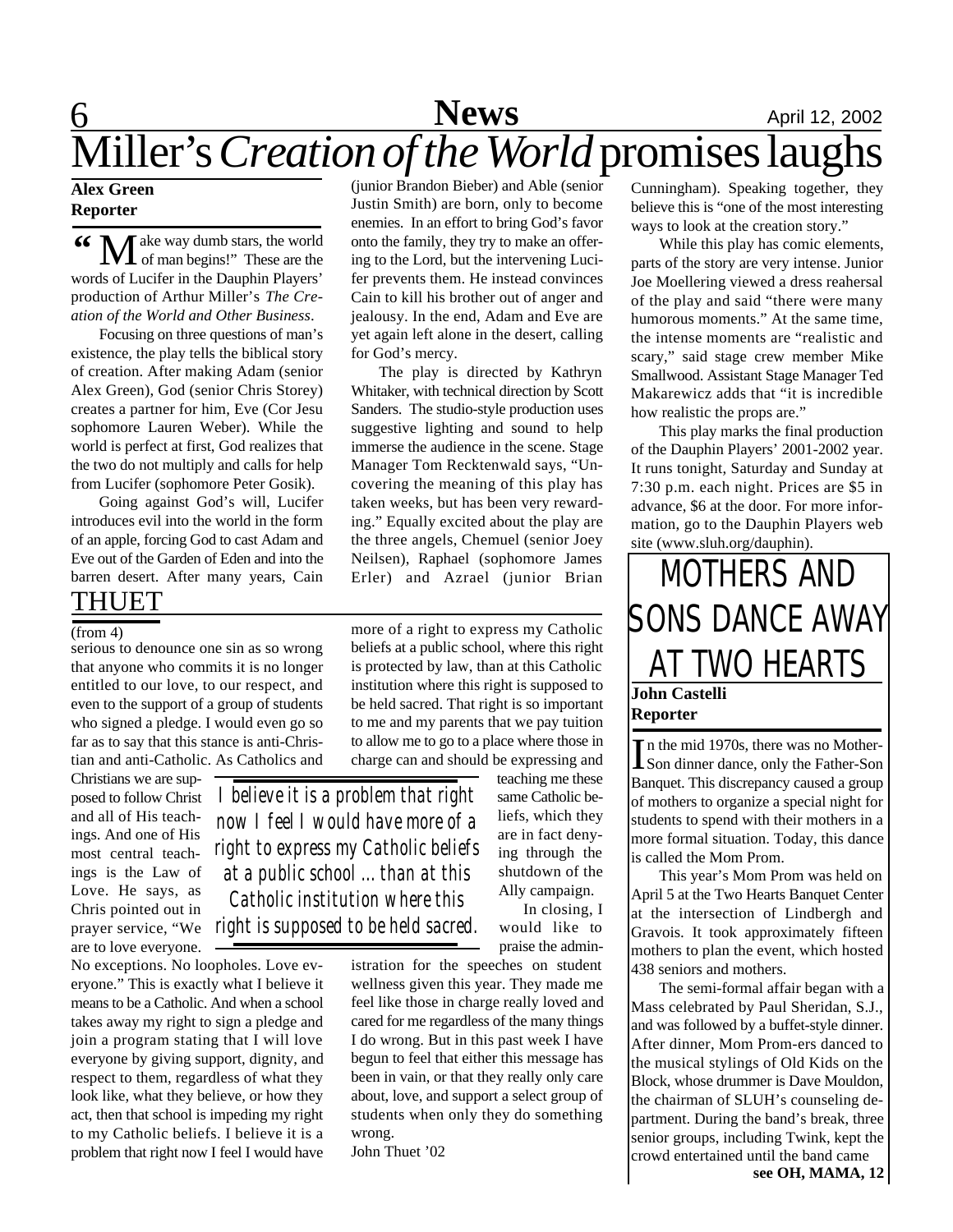### ALLY

#### (from 1)

tion—history teacher Jeff Harrison, S.J., who was asked by the students to aid them as a faculty member, met with Principal Robert Bannister to get approval for the actions of the club. Bannister, according to student organizers, was one of the most supportive administrators.

But Bannister said that Harrison did not fully communicate all the actions of the campaign. "What I did not know is that, one, we were doing the prayer service and two, I did not know that we were handing out a lot of material," said Bannister. He said he was under the impression that the campaign would deal with a variety of issues, not just sexual ones.

The organizing students said they got the approval of the pastoral director, Robert Garavaglia, for the prayer services.

"Father Harrison and I had been in communicaton," Garavaglia said, "He told me a group of students expressed an interest and wanted to get together, not necessarily as a support group but just to get together and talk about 'How can we support gay students in the school?' ...He told me that they were interested in doing a prayer service dealing with the issue of homosexuality and whether or not that would be okay. ...He told me in general what it was going to be like and what it was going to be about and I just gave him my support.

"At the time, I didn't think (telling others) was neccessary," he added, "But looking back on it now, I certainly was open to people's criticism that said it might have been good to include more people."

One student organizer, senior Jake Boesch, said, "Initially, I was extremely disheartened (by Monday's suspension of the Ally pledge campaign). It kind of felt like a slap in the face, because we had done everything that we felt, as students, (we) needed to do in terms of talking to a teacher, a Catholic priest, the principal of the school, and the head of the pastoral program, to get this all cleared up and under way."

But, after a few days, Boesch remains hopeful. "We'd have to talk with the administration about (reinstating the pledge). In a certain sense, we were cut

short and it's not completely out of the realm of possibility to be asking for at least some kind of administration back(ing)," he said, adding, "I am optimistic that appropriate steps will be made by the administration in coming to terms with this issue."

Before the pledge was suspended, over 150 students signed it, according to Boesch. On Monday, after the suspension, students assembled a petition to reinstate the pledge, which over 100 people signed. It will be presented to the administration next week when the students meet with Bannister.

Among some of the members of the community who felt that there were problems with the distributed literature were theology teachers. Said Tim Chik in a prepared statement, "I believe the language used in the pledge—'Gay, Lesbian, Transgendered, and Bisexual'—is, at best, confusing and, at worst, advocative of an active gay lifestyle."

Teachers also said that phrases in the material like, "If someone mistakes you for gay, lesbian, bisexual, or transgender, do not treat it as an insult, or rush to correct the idea," suggest that heterosexuals are wrong to feel their own sexual emotions are more natural, as the Catholic Church teaches. Some people also question the term "heterosexism," a word that is not in the dictionary.

Senior morality teacher Jim Knapp, S.J., also pointed out that "transgendered," a word that is in the titles of most of the material, suggests a non-Catholic spiritual belief that a person's soul exists independent of one's body before birth, that the soul of one gender could be planted in the body of another gender.

One of the main reasons the Ally initiative is being put on hold is that the administration and Board are working on an alternative plan for total student wellness. A task force is tentatively being formed as an effort among those organizations and the Care Team,which will hopefully deal with student concerns about their sexuality and other wellness topics.

Bannister explained that, given the administration's plans to develop a workshop and a tenative task force, the announcement of the campaign at this time

may be premature. Thinking over different facets of the issue, he said, "I don't see us having to sign a pledge (but) maybe we need to.... And how do we deal with that? (This) is what I thought we were trying to figure out as an institution. What is it and how do we work with people?"

According to Bannister and President Paul Sheridan, S.J., student wellness plans are being executed very deliberately and carefully, and the sudden actions of the campaign may be harmful.

"Do we know what the support group should do?" Bannister asked. "I think we're a long way from...having all the things done that we probably need to do. ...I think it's fine to raise the issue but it's another place where we ought to be cognitive of other people's feelings.... I'm not sure we know where we need to be and that's one of the things we need to be working on between now and the next year."

Therefore, he is looking at many different ideas right now, including bringing in psychologists as consultants for building a newer, more particular counseling program for students with questions concerning their sexuality, bringing them in as staffers on such as program, or setting up self-help discussion groups for students with the same questions.

"We need to get better at caring," said Sheridan, who in many ways pulls together the plans of the school and the Board. "All of us have been working on these (issues)...and (we were) slowly examining 'What are the needs here? Do we need to support the needs today and what do we need to do tomorrow?' All of these are coming together in a very logical way."

Regarding the future of the Ally program, Boesch said, "It was a student-led initiative and the administration needs to recognize that anything they do, they're going to need to talk to the students and keep information going back and forth so that neither side gets blindsided. And that's pretty much the consensus of how we all feel. We need to make sure we're all on the same page."

*Patrick Meek of the Core Staff also reported for this article.*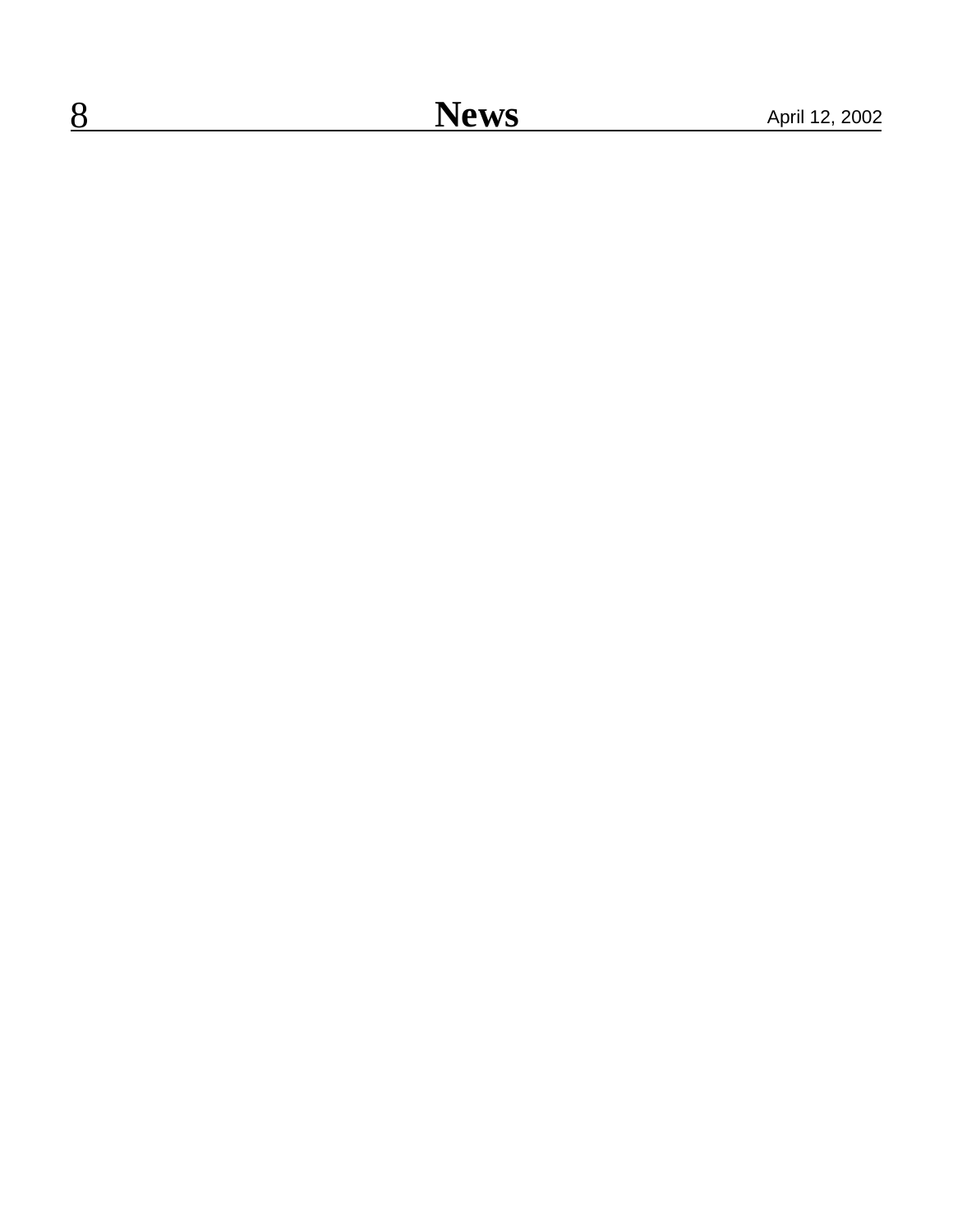# April 12, 2002 **Feature 12, 2002 Feature 12, 2002 Paris 12, 2002 Paris 12, 2003** Tracksters finish 5th of 23 U. City *Team also takes 1st at All-Catholic Meet*

#### **Brian Gilmore Reporter**

L ast Saturday, the Ready-Set-Go-Bills entered the University City Invitational, a huge meet with many formidable

opponents. By the time the meet ended a long and grueling eight hours after it began, total darkness covered the unlit stadium. After tallying the scores, SLUH emerged from the darkness fifth out of 23 teams, one of the highest places by a SLUH

team at such a large meet in recent history.

Running first on the day, the 4x800 team of John Parr, Pat Leinauer, Peter Schaefer, and Tom O'Brien claimed silver, crossing the tape with a time of 8:26.3. All day long, the distance team would supply a steady stream of points, ignoring

### **John Stewart Reporter**

The varsity baseball team did not have<br>much time to dwell on its loss to the he varsity baseball team did not have Spartans of DeSmet last Tuesday, as they faced the 2nd-ranked Chaminade Flyers in a tough inter-conference matchup that kept spectators on edge until the final out. Fortunately for the Jr. Bills, they were able to out-slug and out-pitch a very talented team as they held on for a 9-7 victory.

"It's great to go out and prove that you're one of the best teams in the area," said second baseman Eric Enright. "We were just clicking on all cylinders."

The top half of the first inning left the Jr. Bills wondering what they had gotten themselves into, as the Flyers were able to put two early tallies on the board.

However, the bats of the Basebills proved too much for Chaminade's starting hurler Mo Benne as he was shelled for 6 runs on 6 hits in only an inning and a third. Inspired by the pump up music before each at bat, junior Pat Feeney belted the large number of runners and turning in great performances. O'Brien took first in the 1600 (4:36), with Kevin Crean running a fine race for second (4:41). In the 800-meter dash, Schaefer won his heat in 2:02.5, taking third place overall. Late in



**Jr. Bill Brent Harvey explodes off the blocks.**

the day, after sitting around for the better part of six hours, Parr won the 3200 in 10:03.6, with Leinauer finishing third in 10:13.4.

"Before the race, Tip asked me if it hurts to run the 3200," Leinauer said, "and yeah, it was some good pain."

Reid Heidenry continued his tear in the high jump, jumping a personal best 6'4", equaling the best overall leap on the day, but got beat in a jump-off to take home second place honors.

Other key contributions came from

the 400-meter relay team, Brent Harvey in the 100-meter dash (11.5), and Thomas Moore in the 400 (53.5). Though not scoring for the team, juniors Kyle Gonnerman and Drew Noblot went 1-2 in the

JV 3200, and sophomores Andrew Linhares and Brennan Connor were 1-2 in the JV 1600, breakthrough performances for all four. Not to be outdone, sophomore Tony Cattaneo won the JV discus with a launch of 111'3".

## **see SHORT-SHORTS, 11** lingsbills suffer two tough MCC losses

three of the five pitches he saw into left field for hits while scoring each time he reached base.

"(Benne) left a few pitches up over the plate, and I was able to put good wood on the ball," remarked table-setter Feeney. "Hearing Ludacris while coming up to bat couldn't have hurt either."

The TomEmanskybills were able to score three runs in three consecutive frames as they

jumped out to a quick 9-3 lead. Timely hitting by seniors John Beck and Tony Aiazzi combined with effective hurling by junior workhorse Tyler Faulstich helped the EndorsedbyFredMcGriffbills hold off the Flyers through the middle innings.

"I had pretty good control of all my stuff," remarked Faulstich. "(Jim) Manning did a nice job of calling a good game for me and recognizing what was working."

The Flyers, however, would not go down without a fight, as they were finally



**Eric Enright rounds third base against DeSmet.**

able to knock Faulstich out of the game in the sixth inning after closing the margin to 2, 9-7.

Unfortunately for the Flyers, junior Matt McArthur came out of the bullpen and closed the door. However, the excitement did not cease when McArthur entered, as two very difficult and exhilarating plays were needed to end the game.

With two outs in the top of the sixth and men on first and second, a hot shot was stroked just to the right of first baseman Andy Hecht, and the ball ricocheted off **see ALUMINIUM BATS, 12**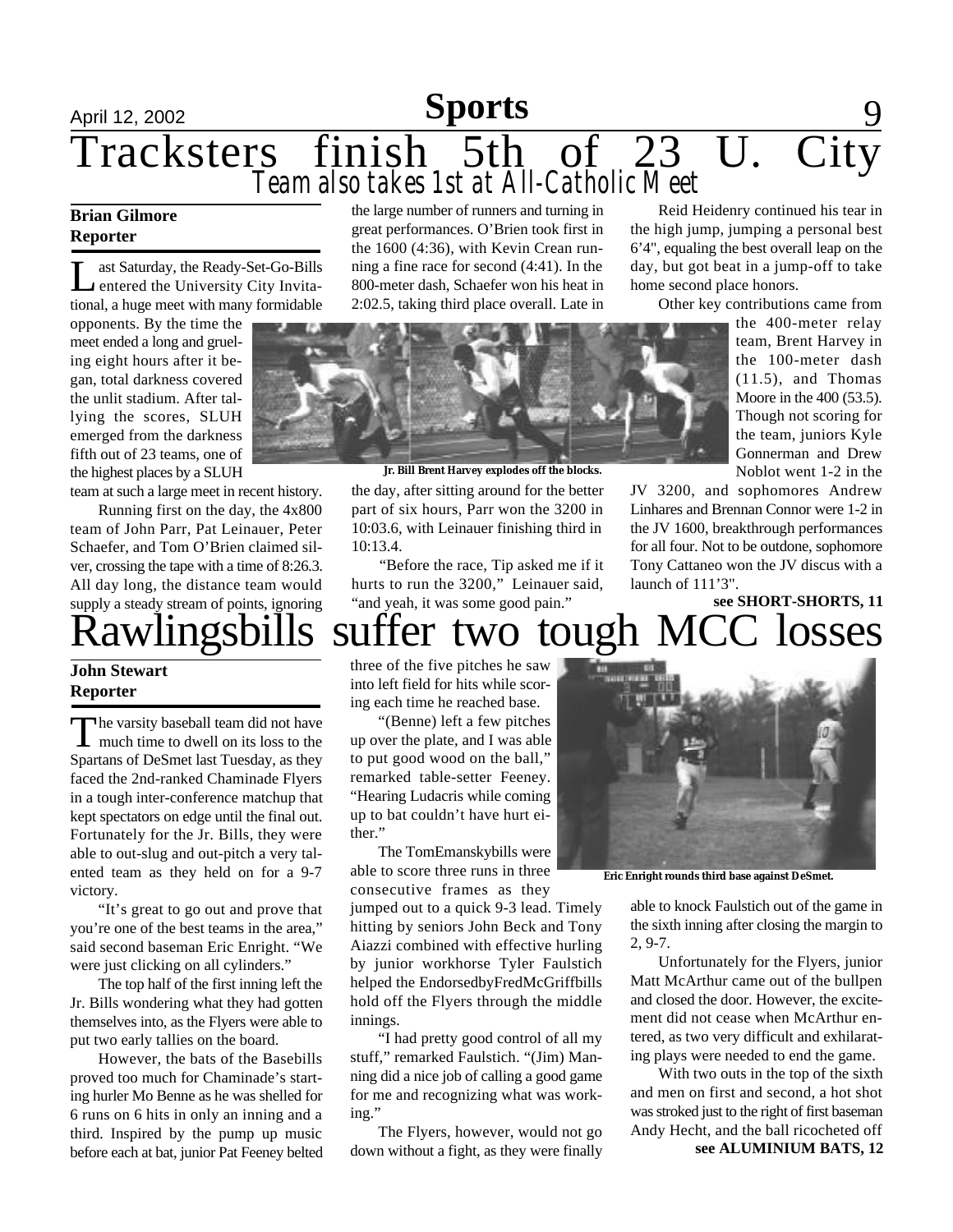# 10 **News** April 12, 2002 Harris leads Volleybills over CBC 15-7, 15-8 *33 assists by the senior and 11 kills by Kris Lowes lift Jr. Bills*

### **John Pimmel Reporter**

S ports fans, when you think of SLUH<br>volleyball, it's certain you think of  $\sum$  volleyball, it's certain you think of fine-tuned behemoths like Kris Lowes or Jim Lutkewitte. You picture their long appendages stretching toward the ceiling as they tattoo "Mikasa" on some poor unsuspecting opposing player's forehead. That's good, because they do. But do you ever think of a relatively short young man by the name of Ryan Harris? You should. Some Cadets certainly did as they exited the gym on Monday.

In their latest Metro Conference matchup, the Deceptivelysmallbills took

on a strong CBC squad on our home turf. Ryan Harris showed why he is one of the best setters in the Midwest, as he offered up 33 assists to his fellow Spikebills. Several of those assists went to Kris Lowes who led the Junior Bills with 11 kills. To be fair, the opposition caused the game to carry on a lot longer than necessary.

Following the game, utility man John Thuet remarked, "Well, I'm excited about the win, but it took a little long. I was hoping to be home in time for *The Simpsons*." Alas, it turns out the game would had to have been the quickest in history for Thuet to return to Oakville by 6:30. The game contained several impressive volleys with Junior Bills diving and sliding across the varnished hardwood of the SLUH gym. But the high-flying varsity emerged victorious 15-7, 15-8. Only once all season has a team scored double digits on this crack squad of servers, spikers and setters.

Want to see if the streak continues? Come watch the VolleyBills take on the Mustangs of Marquette tonight. And for those not faint of heart, the Junior Bills take on the Golden Griffins of Vianney next Wednesday. Some have dubbed it one of the best volleyball matches in the Midwest. Seems there's a trend starting on this volleyball team. Don't you want to come watch?

# Druids get first win over DeSmet in two years

"We switched up where people were playing in the pack this week, which helped a lot as we consistently were pushing them

Following Duvall's score, the Druids went to their powerhouse Brad Drakesmith, who proved he could turn up the voltage, as he scored a try in the middle of the first, running a DeSmet

> defender into the ground. At the end of the first half, the Druids were in the lead 10-6. The Spartans managed to score just two field goals in the half for their points, both

> In the second half, the Druids continued to dominate the field. After another blazing drive in the middle of the half, Drakesmith was again handed the ball and

### **Tim Piechowski Core Staff**

A fter a two and a half-year drought<br>against their biggest nemesis, the St. fter a two and a half-year drought Louis Rugby Druids vanquished DeSmet this week in a 17-13 victory.

The Druids came out mentally psyched and more physically prepared

than they have been all year. Within minutes of the opening kickoff, the Druids' Mark Duvall was able to touch the  $\frac{8}{9}$ ball in for a try, giving the team a quick 5-0 lead. Duvall's try was set up by a spectacular drive down the field by the backfield, including co-captain Tom Lodes, Brad Drakesmith, and a stellar run from winger Matt

(the backfield) up for some great play, we knew we were faster than (DeSmet), and we wanted to take advantage of our speed for the rest of the game," Duvall said after the game.

As the backfield was blasting through the Spartans' defensive lines, the forwards were doing their part by winning the vast majority of their scrums. Scott Cunningham, who played prop this week, said,



back."

Diehr. "Our first score set **The Druids hoist their players.**

drove in for the score. From there, cocaptain Pat Meier was able to hit his first extra point of the game, after dealing with heavy winds in the first half.

off Druid penalties.

The Druids kept control of the ball most of the half, and the score looked like it was going to remain 17-6 when the final whistle blew. The Spartans, however, were able to slip their first try of the game in with just two minutes left, and brought the game to a much closer 17-13. But the Druids were undaunted. The team managed to keep the ball deep in the DeSmet backfield off the kick off for the remaining minutes of the game.

The team's coach, Suzanne Walsh, was delighted by the Druids' play. "We beat the best team we've played all year," she said. "Our hands were good. We were fast."

This weekend, the team plays Francis Howell at 11:00 behind the Jewel Box in Forest Park, their final game before districts start next week.

## FOOT FAULT

#### (from 8)

cess of the tennis team, and once the weather gets warmer, with all the publicity we have been getting from the STUCO Sports Commissioner in the after-school announcements, I am sure we will get a huge turn-out of fans to come cheer us on."

Today the Tennisbills are in Columbia, Mo., taking on Columbia Rockbridge and Cape Girardeau Central. Next week is another crucial time for the team as they face conference foes DeSmet and Vianney on Tuesday and Wednesday respectively, and perennial powerhouse John Burroughs on Thursday.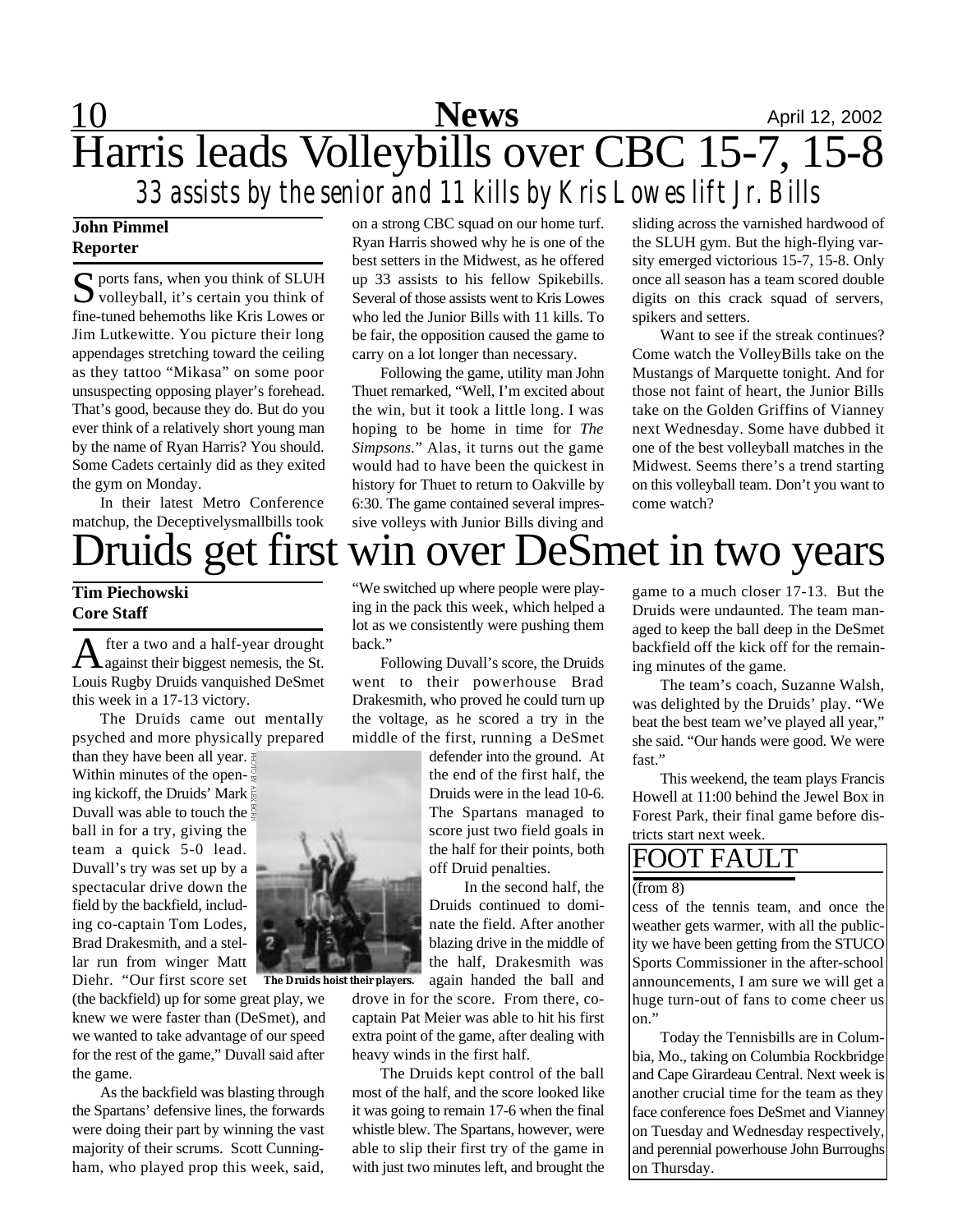#### **Jim Fox Reporter**

A fter a long break from gameplay, the<br>
Jr. Bills were back in action last fter a long break from gameplay, the Thursday. The Laxbills suited up to take on Parkway West at West, which is always a tough matchup. The J-Bills, however, were able to come through with an 11-2 victory.

The Lacrosse team understood the challenge it would be facing in the game. They had seen the Longhorns earlier in the preseason jamboree at Soccer Park and lost 3-2. Even though the jamboree is meaningless, West left an impression with their defeat of SLUH. Couple that with the rust created by spring break, and the Laxbills were in for a test.

But it was evident from the start that the Jr. Bills came to play, and they set an early tone. In the first quarter the offense controlled possession and created opportunities. Juniors Jim Fox and Matt Hof each found the net, and the Jr. Bills jumped

### SHORT-SHORTS

#### (from 9)

Coming off success at U-City, the track team eagerly anticipated the All-Catholic Meet, held on Tuesday and Wednesday at Vianney. By the time the two-day event concluded, SLUH had scored 131 points, good enough for first place among the eleven participating schools. CBC was second with 117 points.

At All-Catholic, success was had in all areas of the meet, a well-rounded performance that was especially impressive.

Starting with the shortest distance, Chris Carter placed third in the 100-meter dash, crossing the line in 11.2 seconds. Peter Allen set a new personal best in the 110-meter hurdles, running a 16.2 to take fourth place. SLUH was strong in the 200 meter dash, with Josh Saleem taking second (23.2) and Carter third (23.4). The 4x100 team of Carter, Harvey, Tim Boyce, and Saleem finished second (44.2), after they were edged out by CBC in a photo finish. The 4x200 team of Harvey, Dan Heard, Boyce, and Saleem, took third with a time of 1:34.4. All totaled, the

out to a 2-0 lead.

The Longhorns were unable to get anything going against the suffocating SLUH defense. Senior Dennis Burke led the way, completely shutting off his man. The strong defense also attacked ground balls with tenacity and fire, leading to many more offensive possessions.

In the second quarter, Junior attackman Travis Dum scored on an extra-man opportunity. Working the ball around gracefully, the man-up (similar to a hockey power-play) offense was able to swing the West defense out of position. Hof, working the ball from behind the cage, then found Dum wide open on the left wing. Rearing back his stick, Dum torqued it around, ripping a laser to the goalie's off-stick side. The ball found its way just inside the post and wrapped the net back around the post from the outside with the ball still hanging in it, a perfectly placed shot.

The first half ended with the Jr. Bills ahead 3-1, and SLUH looked to capitalize on their dominant play by pulling away in the second half. The floodgates opened in the third quarter with goals from Nick Brescia and Dan Hopmann. Not looking back, Fox, Hof, and Hopmann each added their second goal. Junior Ryan Dugan led the distancing effort with three crucial goals, and by the end of the game the Laxbills found themselves ahead 11-2.

After the game, junior attackman Tim Branch was "very impressed with the offensive effort." Branch was especially awed by Hof. "He is so good with his quickness, speed, and accuracy," said Branch. "He puts the ball in the perfect spot."

The Jr. Bills' season is just starting. Tonight they take on Memphis University School, the Tennessee defending state champion, at 5:30. SLUH looks to avenge last year's loss, and the team is geared up to play. So come out to see your buddies play, and consult the bulletin board in front of the cafeteria for other upcoming games.

sprint team contributed many valuable points to the victory cause.

In the high jump, Heidenry was at it again, soaring over the six-foot bar to clinch the victory. His early successes hold great promise for the rest of the season. Bob Kaestner performed great in the shot put, fending off the competition to win with a throw of 44'7".

The middle distance team nearly swept the open events, placing first and third in the 1600, first and second in the 800, and first and second in the 3200. O'Brien took a healthy ten seconds off his time from U-City to win the 1600 in 4:26.9, with Schaefer running a solid time of 4:35.8 to earn third place honors. O'Brien wasn't done, however, as he overcame a second-lap surge from fellow teammate Schaefer to win in 1:58.9, nosing out Schaefer's 1:58.95. Not only was O'Brien's time good enough to win the race, but it was a Vianney Stadium record.

"It's a privilege to hold a record at a place where (current Missouri runner)

Neville Miller ran," said O'Brien.

Parr also tasted victory in the 3200, eclipsing the ten-minute barrier to win in 9:58.8, ahead of Leinauer's second place time of 10:07.7.

"It's exciting to win a race," said Parr, "but it's even more exciting to help the team win the meet."

"I knew before the race that John and I would go 1-2." Leinauer added, "Oh, wait, who am I kidding, I felt horrible and didn't even think I was going to be able to run."

Adding more valuable second place points, the 4x800 team of Crean, Leinauer, Schaefer, and O'Brien ran a season-best 8:16.1, finishing before all teams but St. Mary's.

Totaling up wins and losses, the Varsity Trackbills are a combined 35-4 so far. They will take a well-deserved week off before returning to the track next Thursday at the Ladue Invitational, held at Ladue Horton Watkins High School. The meet begins at 4:00.